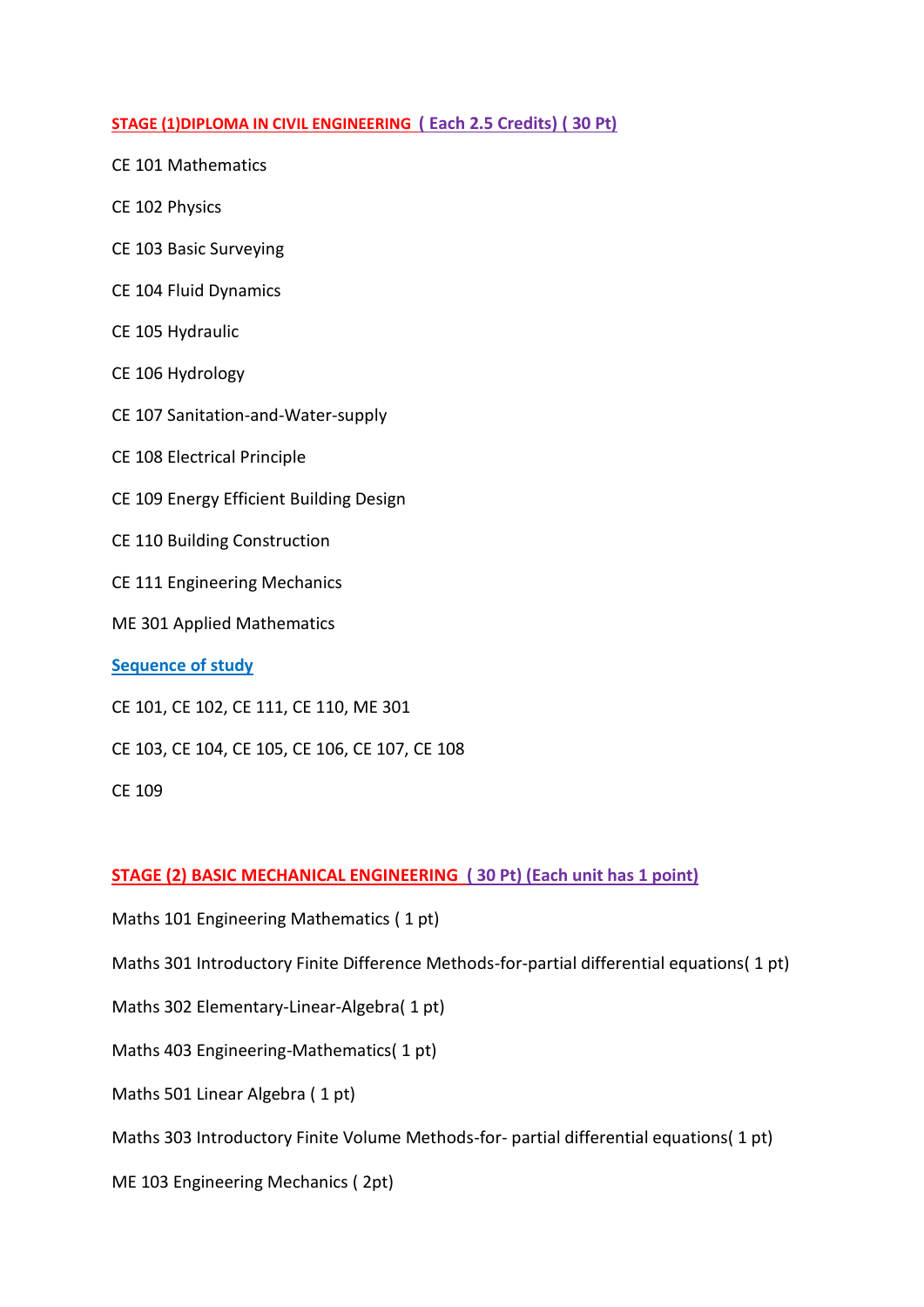ME 101 Applied Mathematics ( 1 pt)

ME 107 Heat Transfer ( 1 pt)

ME 306 Theory-of-waves-in-materials (1 pt)

ME 102 Engineering Thermodynamics ( 2pt)

ME 234 Wind Turbines ( 1 pt)

ME 634 Pneumatics ( 1 pt)

ME 105 Electrical Principle ( 1 pt)

ME 106 Electrical Circuits ( 1 pt)

ME 104 Machine Principle ( 2 pt)

ME 304 Introduction to Nonlinearity-in-control-systems ( 1 pt)

ME 203 Control Engineering ( 1 pt)

EE 624 Process Control ( 2 pt)

ME 534 Numerical Control ( 1 pt)

ME 434 Mechtronics-Robotics ( 1 pt)

Mgt 501 Basic Management (1 pt)

EE 617 Building Electrical and Mechanical System Part 1 ( 2 pt)

ME 334 Airconditioning and Refrigeration ( 2 pt)

### **STAGE (3) BASIC ELECTRICAL & ELECTRONICS ENGINEERING ( 18 Pt)**

**Files--**Certificate in Electrical Engineering, Diploma in Electrical Engineering, Advanced Diploma in Electrical Engineering , see the following contents

EE101 DC Circuit Problems

EE102 Basic Electrical Fitting & Wiring

EE103 Basic Electrical Drafting

EE104 Electrical Equipments Safety Protection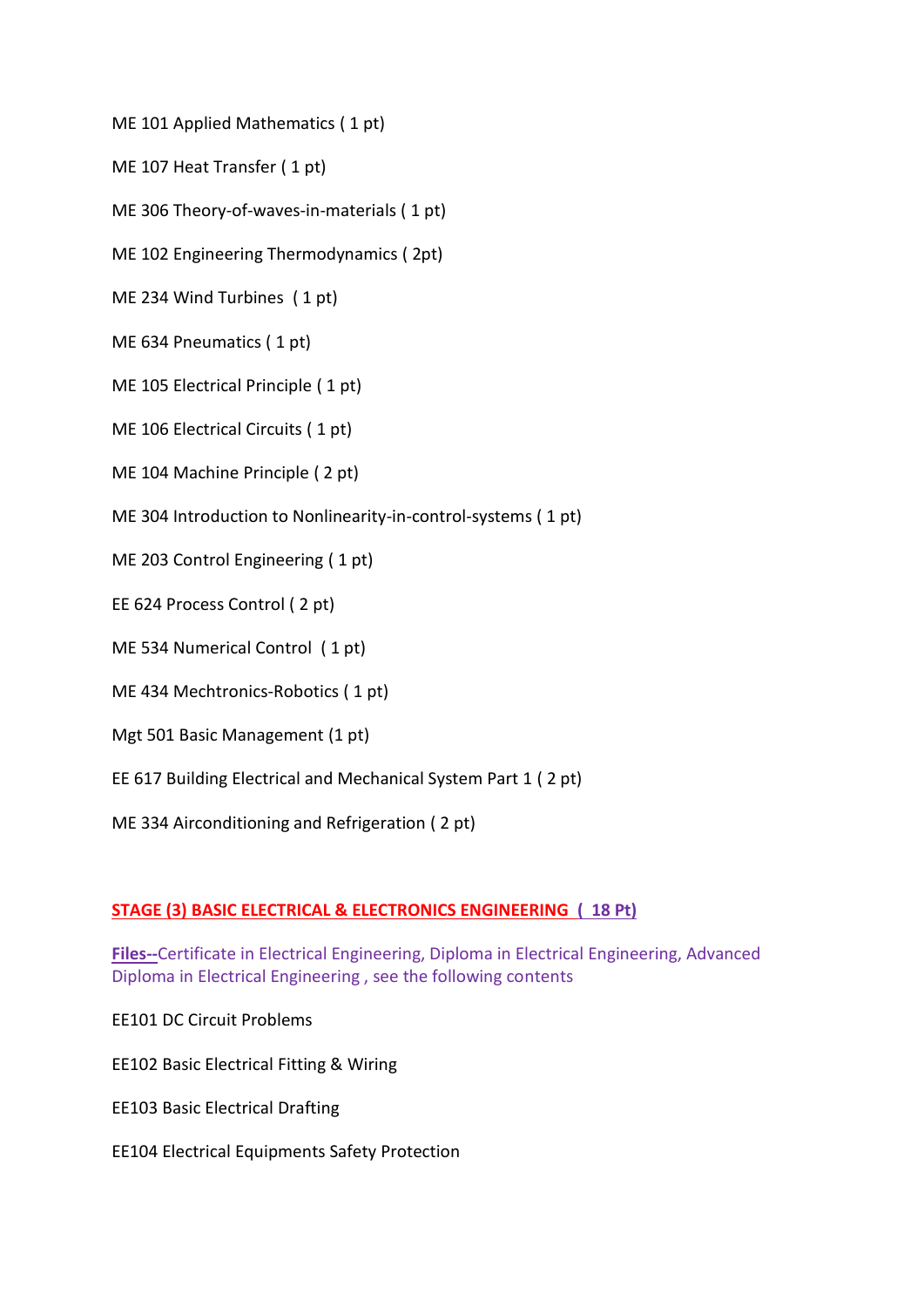EE105 Electrical Installation Design

EE107 Electrical Equipments

EE106 Advanced Electrical Wiring

EE108 Electrical Fault Finding

EE109 Electrical Control Circuits

EE111 Electromagnetism & Basic Electrical Machines

EE112 Alternating Current Principle

EE113 Electrical Fundamental

EE115 Basic Analogue & Digital Electronics

EE116 Process Control System

EE117 Solar Electrical System

EE119 Electrical Risk Assessment

EE120 Electrical Contracting & Specifications

EE308 Sustainability

# **STAGE (4 A) ADVANCED MECHANICAL ENGINEERING STUDY ( 6Pt)**

ME 108 Principle of Engines

ME 109 Engineering Drawing

ME 201 Introduction to Fluid Mechanics

ME 204 Engineering Fluid Mechanics

ME 301 Fluid Dynamics

EE 305 Corrosion Prevention

**STAGE (4B)ADVANCED ELECTRICAL & ELECTRONICS ENGINEERING STUDY**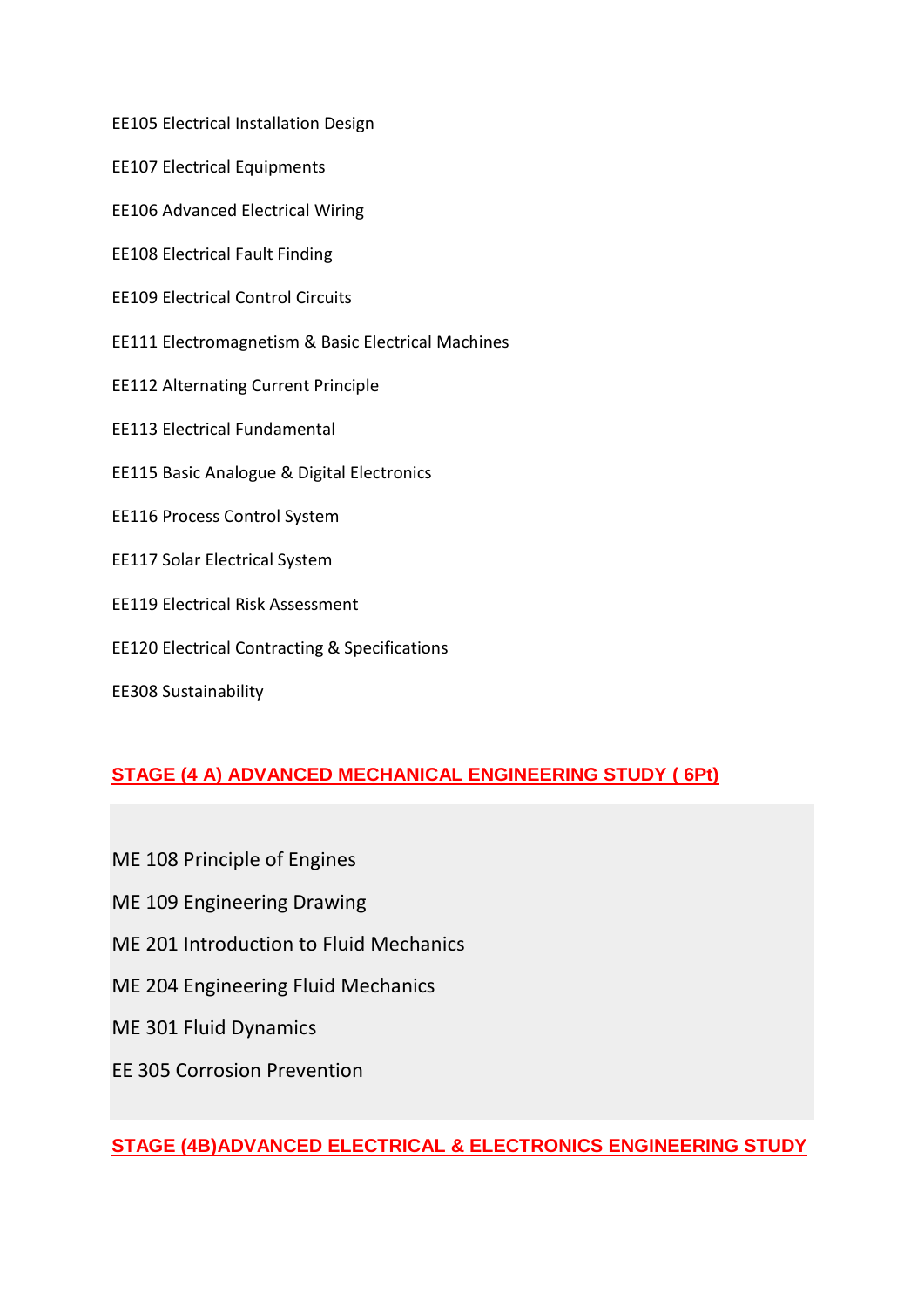# **(ADVANCED DIPLOMA) ( 4 pt)**

**Files--**Certificate in Electrical Engineering, Diploma in Electrical Engineering, Advanced Diploma in Electrical Engineering , see the following contents (Each 2.5 pt)

EE201 Engineering Mathematics

EE204 Engineering Physics

EE302 Advanced Engineering Mathematics

EE307 Energy Efficient Building Design

## **STAGE (5)BACHELOR OF APPLIED ENGINEERING (BUILDING SERVICE) DEGREE ( 32 pt)**

| <b>Subjects</b>                                                               | <b>Points</b>  | <b>Competency Units</b>                                                                                   | Page |
|-------------------------------------------------------------------------------|----------------|-----------------------------------------------------------------------------------------------------------|------|
| <b>BAE 401 Advanced</b>                                                       | 9              | Maths 301 Introduction to Complex Variables (1pt)                                                         |      |
| <b>Engineering Mathematics</b>                                                |                | Maths 302 Elementary Linear Algebra (1 pt)                                                                |      |
|                                                                               |                | Maths 401 Continuous Distributions (1 pt)                                                                 |      |
|                                                                               |                | Maths 402 Discrete Distributions (1 pt)                                                                   |      |
|                                                                               |                | Maths 403 Engineering Mathematics (1 pt)                                                                  |      |
|                                                                               |                | Maths 501 Introduction to Probability (1 pt)                                                              |      |
|                                                                               |                | Maths 501 Linear Algebra & Matrices (1 pt)                                                                |      |
|                                                                               |                | Maths 502 Finite Difference Methods for Partial Differential<br>Equations & Mathematical Modelling (1 pt) |      |
|                                                                               |                | Maths 601 Random Variables (1 pt)                                                                         |      |
| <b>BAE 402 Calculus</b>                                                       | $\overline{3}$ | Maths 304 Integration and Differential Equations (1pt)                                                    |      |
|                                                                               |                | Maths 403 Second Order Differential Equations (1pt)                                                       |      |
|                                                                               |                | Maths 303 Engineering Mathematics (1 pt)                                                                  |      |
| <b>BAE 403 Engineering</b><br><b>Mechanics</b>                                | $\mathbf{1}$   | ME 301 Applied Mathematics (1pt)                                                                          |      |
| <b>BAE 404 Engineering</b><br><b>Materials &amp;</b><br><b>Thermodynamics</b> | 3              | ME 334 Engineering Thermodynamics (1 pt)<br>ME 434 Wind Turbines (1pt)                                    |      |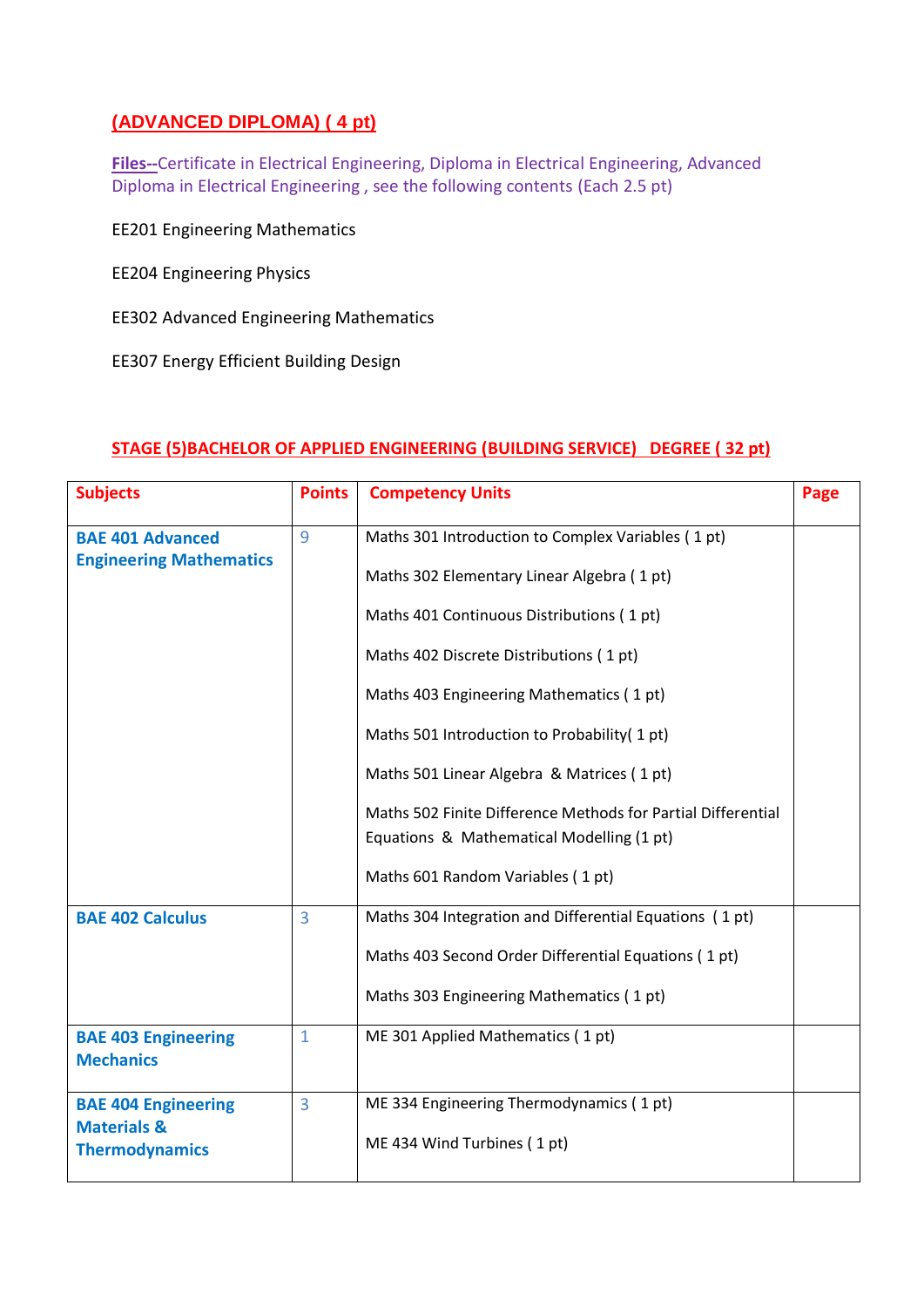|                                                                                             |                | ME 634 Pneumatics (1 pt)                                                                                                                                                                                                                          |  |
|---------------------------------------------------------------------------------------------|----------------|---------------------------------------------------------------------------------------------------------------------------------------------------------------------------------------------------------------------------------------------------|--|
| <b>BAE 508 Industrial</b><br><b>Engineering &amp; Industrial</b><br><b>Management</b>       | $\mathbf{1}$   | Mgt 501 Basic Management & Communication Skills (1pt)                                                                                                                                                                                             |  |
| <b>BAE 601 Computer</b><br><b>Programming</b>                                               | $\overline{3}$ | IT 401 Object Oriented Programming (1 pt)<br>IT 402 Structured Programming (1 pt)<br>IT 403 Visual Basic Programming (1 pt                                                                                                                        |  |
| <b>BAE 605 Engineering</b><br><b>Management</b>                                             | 5              | Mgt 502 Operation Management (1 pt)<br>Mgt 503 Production & Operation Management (1pt)<br>Mgt 504 Project Management (1 pt)<br>Mgt 505 Quality Management and Manufacturing<br>Engineering (1pt)<br>Mgt 506 Strategic Financial Management (1 pt) |  |
| <b>BAE 606 Building Service</b><br><b>Electrical &amp; Mechanical</b><br><b>Engineering</b> | $\overline{2}$ | EE 617 Building Electrical and Mechanical System (1pt)<br>ME 334 Airconditioning and Refrigeration (1 pt)<br>CE 301 Building Construction (Optional)<br>CE 301 Conceise Hydroulics (Optional)                                                     |  |
| <b>BAE 609 Design Project</b>                                                               | 5              |                                                                                                                                                                                                                                                   |  |
| <b>Total Credit points</b>                                                                  | 32Pt           |                                                                                                                                                                                                                                                   |  |

| <b>Stage</b>                         | <b>Points</b> |  |
|--------------------------------------|---------------|--|
| Stage 1-Diploma in Civil Engineering | 30            |  |
| Stage 2                              | 30            |  |
| Stage 3                              | 18            |  |
| Stage 4A                             | 6             |  |
| Stage 4B                             | 4             |  |
| Stage 5                              | 32            |  |